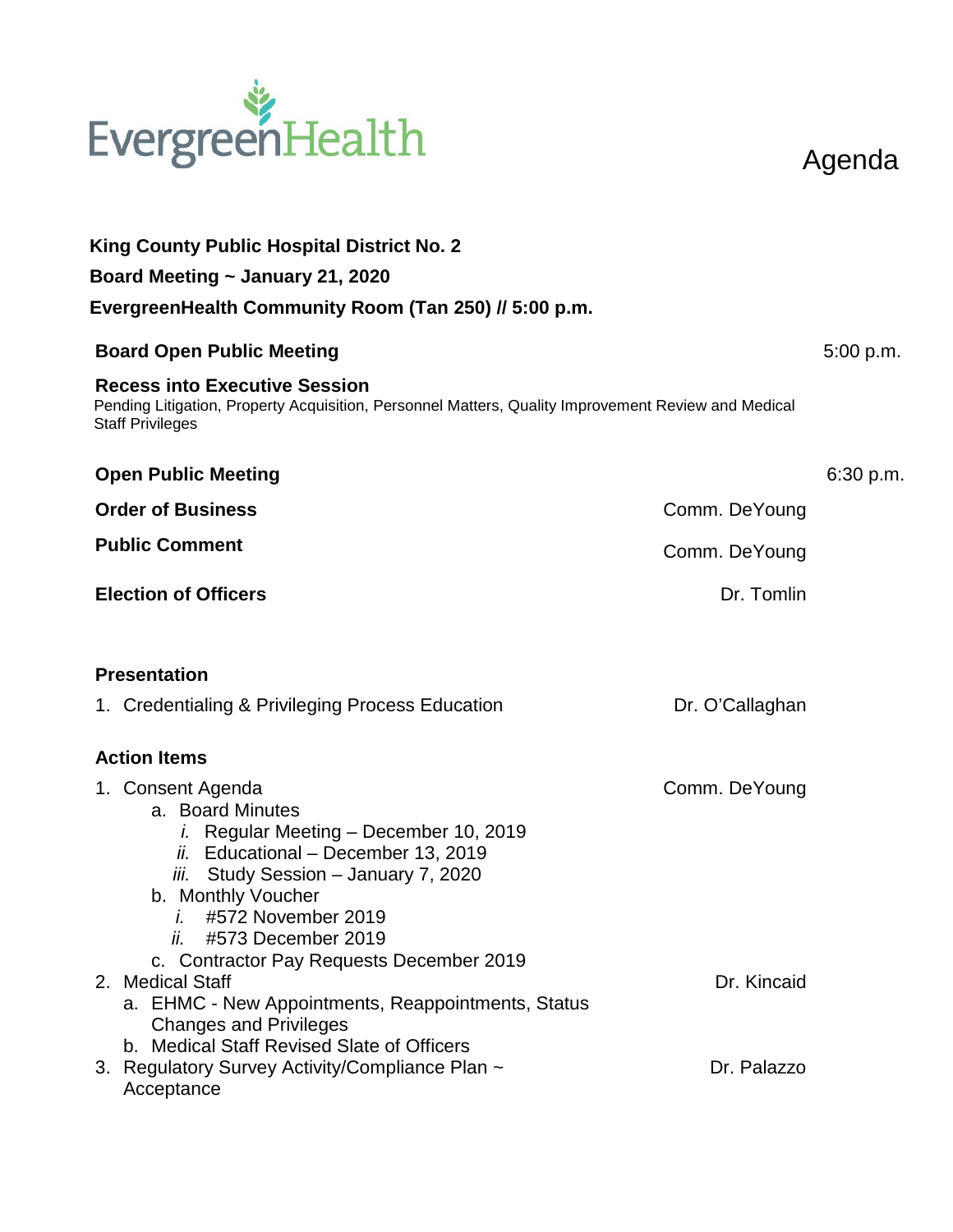|                                                     | 4. Resolution No. 908-20 Bond Financing ~ Acceptance                                                                                                                                                                                                                                                                                              | Ms. Mycroft                                                                                                        |  |
|-----------------------------------------------------|---------------------------------------------------------------------------------------------------------------------------------------------------------------------------------------------------------------------------------------------------------------------------------------------------------------------------------------------------|--------------------------------------------------------------------------------------------------------------------|--|
|                                                     | 5. Board Committee Appointment – Levy Funded Services ~<br>Acceptance                                                                                                                                                                                                                                                                             | Comm. DeYoung<br>Comm. Hirt                                                                                        |  |
|                                                     | 6. Board Committee Appointment – Strategic Planning &<br>Construction ~ Acceptance                                                                                                                                                                                                                                                                | Comm. DeYoung                                                                                                      |  |
|                                                     | 7. Annual Committee Charter ~ Acceptance<br>a. Levy Funded Services<br>b. Digital Health & Consumer Innovation<br>c. Community Advisors<br>d. Board Compensation Committee<br>e. Retirement Plan & Deferred Compensation Committee<br><b>Quality &amp; Safety</b><br>f.<br>g. Strategic Planning & Construction<br>h. Audit, Finance & Compliance | Ms. Taylor<br>Ms. Taylor<br>Ms. Taylor<br>Mr. Sampson<br>Mr. Sampson<br>Dr. Palazzo<br>Mr. Friedman<br>Ms. Mycroft |  |
|                                                     | 8. PeopleSoft HR & Payroll Upgrade ~ Acceptance                                                                                                                                                                                                                                                                                                   | Mr. Sampson<br>Ms. Mycroft<br>Mr. Dwight                                                                           |  |
|                                                     | 9. Guaranteed Maximum Price Contract for MFP2 Silver<br>Enabling Work ~ Acceptance                                                                                                                                                                                                                                                                | Mr. Friedman<br>Mr. Buckingham                                                                                     |  |
|                                                     | 10. Rainer Enhanced Privacy Room Remodel Project Bid<br>Information ~ Acceptance                                                                                                                                                                                                                                                                  | Mr. Friedman<br>Mr. Buckingham                                                                                     |  |
|                                                     | 11. EHA Cardiothoracic Joint Venture Agreement<br>Amendment ~ Acceptance                                                                                                                                                                                                                                                                          | Dr. Tomlin<br>Mr. Friedman                                                                                         |  |
| <b>Reports</b>                                      |                                                                                                                                                                                                                                                                                                                                                   |                                                                                                                    |  |
|                                                     | 1. Vendor Semi-Annual Report                                                                                                                                                                                                                                                                                                                      | Ms. Mycroft                                                                                                        |  |
|                                                     | <b>Discussion</b>                                                                                                                                                                                                                                                                                                                                 |                                                                                                                    |  |
|                                                     | 1. Rolling Agenda                                                                                                                                                                                                                                                                                                                                 | Ms. Scairpon                                                                                                       |  |
|                                                     | 2. Medical Staff Report                                                                                                                                                                                                                                                                                                                           | Dr. Kincaid                                                                                                        |  |
|                                                     | 3. Chief Executive Officer Report                                                                                                                                                                                                                                                                                                                 | Dr. Tomlin                                                                                                         |  |
|                                                     | 4. Commissioner Reports                                                                                                                                                                                                                                                                                                                           | Commissioners                                                                                                      |  |
| For Your Information - Monthly Board Quality Report |                                                                                                                                                                                                                                                                                                                                                   |                                                                                                                    |  |
| <b>Recess</b>                                       |                                                                                                                                                                                                                                                                                                                                                   |                                                                                                                    |  |

Signing of Documents